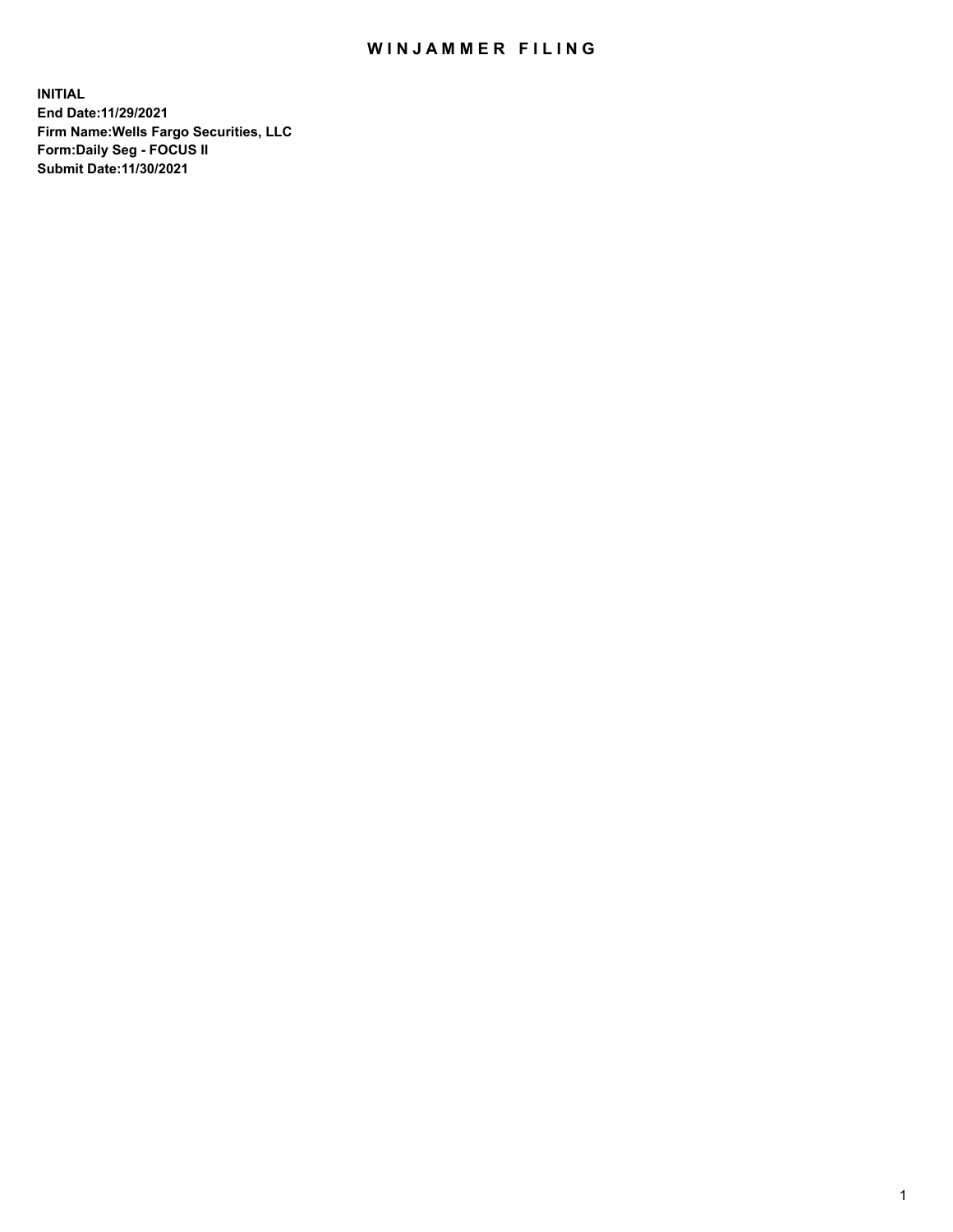**INITIAL End Date:11/29/2021 Firm Name:Wells Fargo Securities, LLC Form:Daily Seg - FOCUS II Submit Date:11/30/2021 Daily Segregation - Cover Page**

| Name of Company                                                                                                                                                                                                                                                                                                                | <b>Wells Fargo Securities LLC</b>                             |
|--------------------------------------------------------------------------------------------------------------------------------------------------------------------------------------------------------------------------------------------------------------------------------------------------------------------------------|---------------------------------------------------------------|
| <b>Contact Name</b>                                                                                                                                                                                                                                                                                                            | <b>James Gnall</b>                                            |
| <b>Contact Phone Number</b>                                                                                                                                                                                                                                                                                                    | 917-699-6822                                                  |
| <b>Contact Email Address</b>                                                                                                                                                                                                                                                                                                   | james.w.gnall@wellsfargo.com                                  |
| FCM's Customer Segregated Funds Residual Interest Target (choose one):<br>a. Minimum dollar amount: ; or<br>b. Minimum percentage of customer segregated funds required:% ; or<br>c. Dollar amount range between: and; or<br>d. Percentage range of customer segregated funds required between:% and%.                         | 125,000,000<br><u>0</u><br>0 <sub>0</sub><br>0 <sub>0</sub>   |
| FCM's Customer Secured Amount Funds Residual Interest Target (choose one):<br>a. Minimum dollar amount: ; or<br>b. Minimum percentage of customer secured funds required:%; or<br>c. Dollar amount range between: and; or<br>d. Percentage range of customer secured funds required between:% and%.                            | 35,000,000<br>$\overline{\mathbf{0}}$<br>00<br>0 <sub>0</sub> |
| FCM's Cleared Swaps Customer Collateral Residual Interest Target (choose one):<br>a. Minimum dollar amount: ; or<br>b. Minimum percentage of cleared swaps customer collateral required:% ; or<br>c. Dollar amount range between: and; or<br>d. Percentage range of cleared swaps customer collateral required between:% and%. | 360,000,000<br><u>0</u><br>00<br>00                           |

Attach supporting documents CH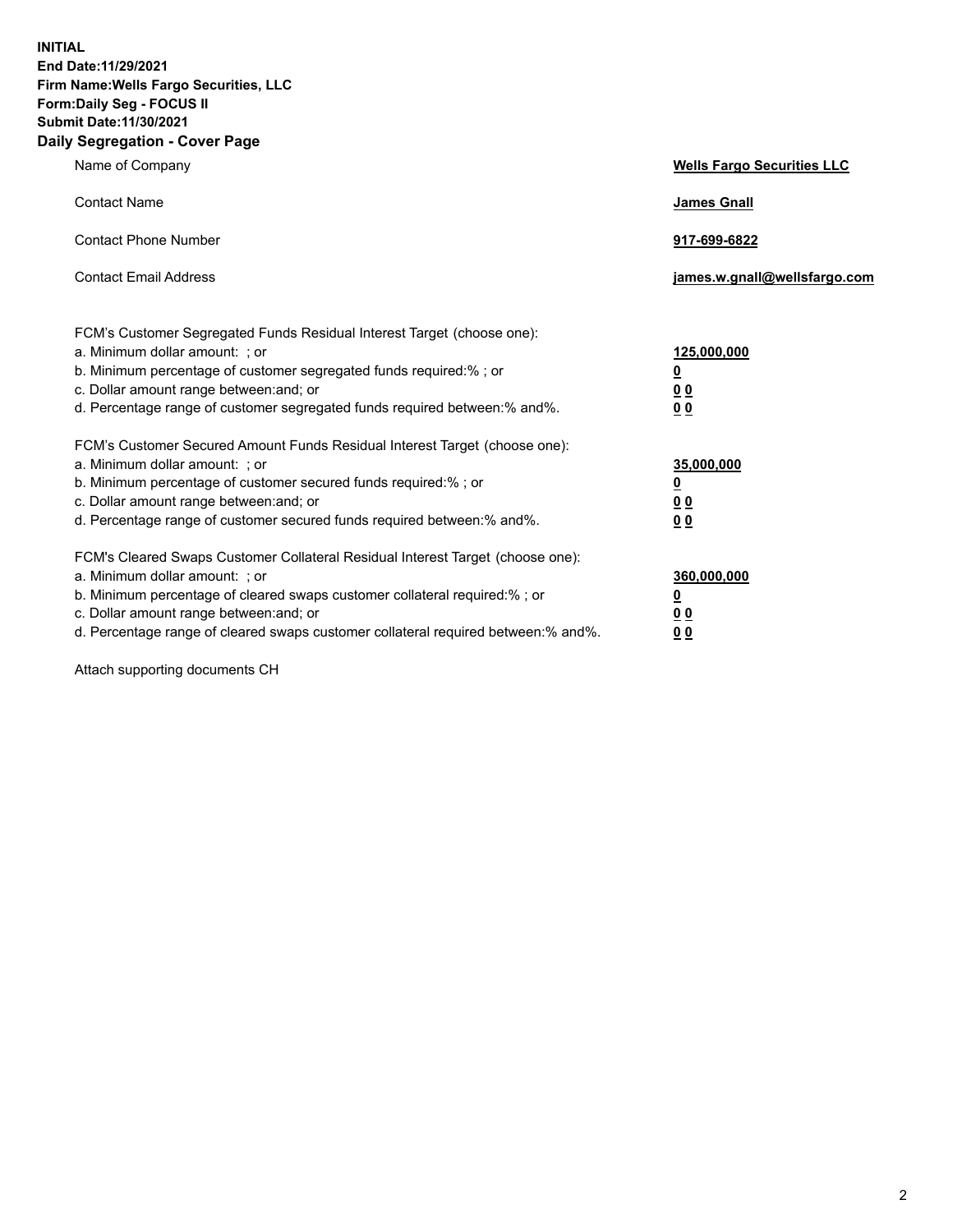**INITIAL End Date:11/29/2021 Firm Name:Wells Fargo Securities, LLC Form:Daily Seg - FOCUS II Submit Date:11/30/2021**

## **Daily Segregation - Secured Amounts**

|     | Foreign Futures and Foreign Options Secured Amounts                                         |                                                   |
|-----|---------------------------------------------------------------------------------------------|---------------------------------------------------|
|     | Amount required to be set aside pursuant to law, rule or regulation of a foreign            | $0$ [7305]                                        |
|     | government or a rule of a self-regulatory organization authorized thereunder                |                                                   |
| 1.  | Net ledger balance - Foreign Futures and Foreign Option Trading - All Customers             |                                                   |
|     | A. Cash                                                                                     | 124,411,398 [7315]                                |
|     | B. Securities (at market)                                                                   | 189,094,585 [7317]                                |
| 2.  | Net unrealized profit (loss) in open futures contracts traded on a foreign board of trade   | 186,107,829 [7325]                                |
| 3.  | Exchange traded options                                                                     |                                                   |
|     | a. Market value of open option contracts purchased on a foreign board of trade              | 16 [7335]                                         |
|     | b. Market value of open contracts granted (sold) on a foreign board of trade                | $0$ [7337]                                        |
| 4.  | Net equity (deficit) (add lines 1. 2. and 3.)                                               | 499,613,828 [7345]                                |
| 5.  | Account liquidating to a deficit and account with a debit balances - gross amount           | 22,219,922 [7351]                                 |
|     | Less: amount offset by customer owned securities                                            | -22,219,449 [7352] 473 [7354]                     |
| 6.  | Amount required to be set aside as the secured amount - Net Liquidating Equity              | 499,614,301 [7355]                                |
|     | Method (add lines 4 and 5)                                                                  |                                                   |
| 7.  | Greater of amount required to be set aside pursuant to foreign jurisdiction (above) or line | 499,614,301 [7360]                                |
|     | 6.                                                                                          |                                                   |
|     | FUNDS DEPOSITED IN SEPARATE REGULATION 30.7 ACCOUNTS                                        |                                                   |
| 1.  | Cash in banks                                                                               |                                                   |
|     | A. Banks located in the United States                                                       | 87,072,243 [7500]                                 |
|     | B. Other banks qualified under Regulation 30.7                                              | 142,973,318 [7520] 230,045,561                    |
|     |                                                                                             | [7530]                                            |
| 2.  | Securities                                                                                  |                                                   |
|     | A. In safekeeping with banks located in the United States                                   | 122,106,469 [7540]                                |
|     | B. In safekeeping with other banks qualified under Regulation 30.7                          | 0 [7560] 122,106,469 [7570]                       |
| 3.  | Equities with registered futures commission merchants                                       |                                                   |
|     | A. Cash                                                                                     | -35,632,506 [7580]                                |
|     | <b>B.</b> Securities                                                                        | 86,997,257 [7590]                                 |
|     | C. Unrealized gain (loss) on open futures contracts                                         | 48,036,857 [7600]                                 |
|     | D. Value of long option contracts                                                           | 16 [7610]                                         |
|     | E. Value of short option contracts                                                          | 0 [7615] 99,401,624 [7620]                        |
| 4.  | Amounts held by clearing organizations of foreign boards of trade                           |                                                   |
|     | A. Cash                                                                                     | $0$ [7640]                                        |
|     | <b>B.</b> Securities                                                                        | $0$ [7650]                                        |
|     | C. Amount due to (from) clearing organization - daily variation                             | $0$ [7660]                                        |
|     | D. Value of long option contracts                                                           | $0$ [7670]                                        |
|     | E. Value of short option contracts                                                          | 0 [7675] 0 [7680]                                 |
| 5.  | Amounts held by members of foreign boards of trade                                          |                                                   |
|     | A. Cash                                                                                     | <u>-63,673,134</u> [7700]                         |
|     | <b>B.</b> Securities                                                                        | 215,085,963 [7710]                                |
|     | C. Unrealized gain (loss) on open futures contracts                                         | 63,194,136 [7720]                                 |
|     | D. Value of long option contracts                                                           | $0$ [7730]                                        |
|     | E. Value of short option contracts                                                          | 0 <sup>[7735]</sup> 214,606,965 <sup>[7740]</sup> |
| 6.  | Amounts with other depositories designated by a foreign board of trade                      | $0$ [7760]                                        |
| 7.  | Segregated funds on hand                                                                    | $0$ [7765]                                        |
| 8.  | Total funds in separate section 30.7 accounts                                               | 666,160,619 [7770]                                |
| 9.  | Excess (deficiency) Set Aside for Secured Amount (subtract line 7 Secured Statement         | 166,546,318 [7380]                                |
|     | Page 1 from Line 8)                                                                         |                                                   |
| 10. | Management Target Amount for Excess funds in separate section 30.7 accounts                 | 35,000,000 [7780]                                 |

11. Excess (deficiency) funds in separate 30.7 accounts over (under) Management Target **131,546,318** [7785]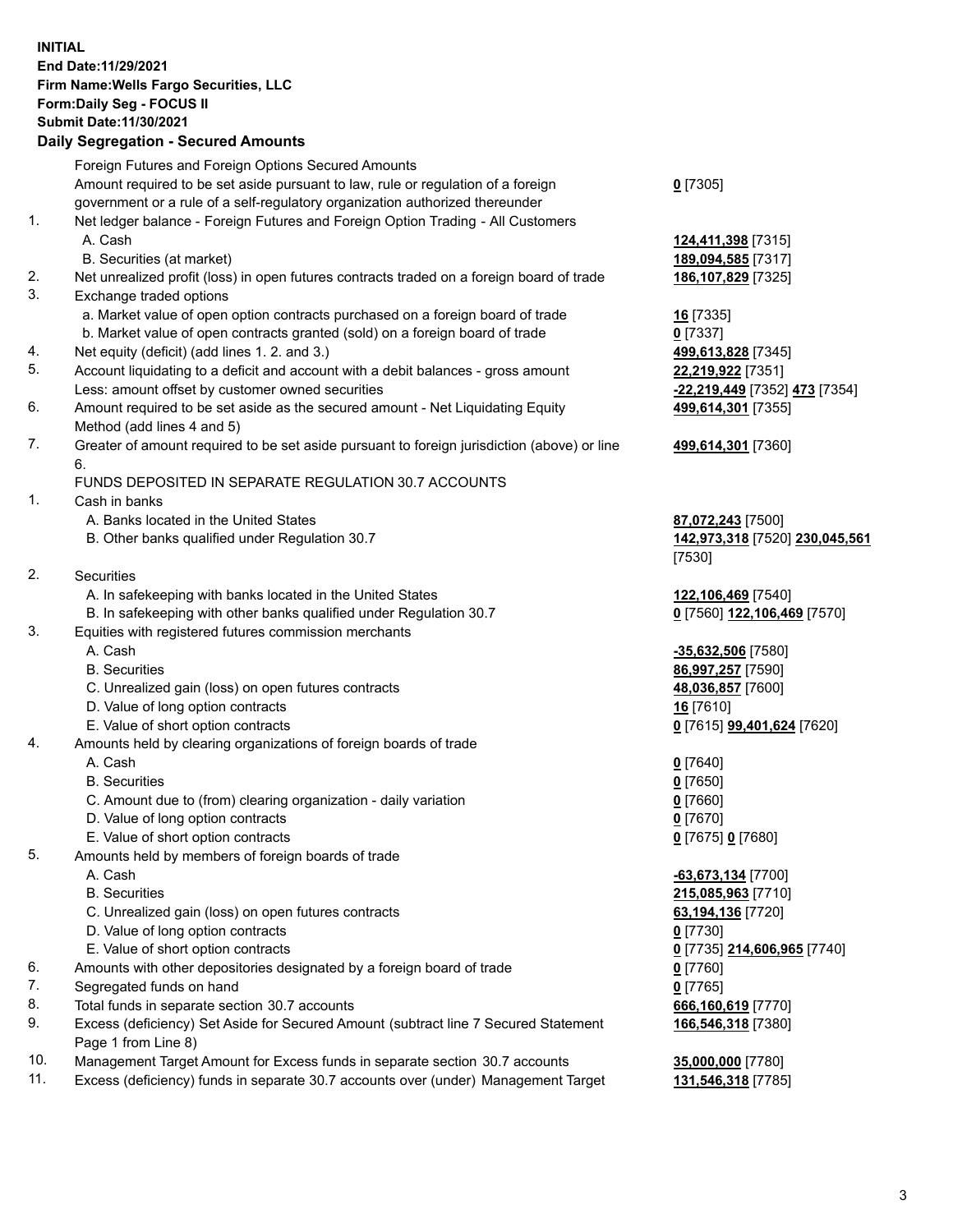**INITIAL End Date:11/29/2021 Firm Name:Wells Fargo Securities, LLC Form:Daily Seg - FOCUS II Submit Date:11/30/2021 Daily Segregation - Segregation Statement** SEGREGATION REQUIREMENTS(Section 4d(2) of the CEAct)

| 1.  | Net ledger balance                                                                  |                               |
|-----|-------------------------------------------------------------------------------------|-------------------------------|
|     | A. Cash                                                                             | 2,953,871,140 [7010]          |
|     | B. Securities (at market)                                                           | 1,836,731,142 [7020]          |
| 2.  | Net unrealized profit (loss) in open futures contracts traded on a contract market  | 660,708,662 [7030]            |
| 3.  | Exchange traded options                                                             |                               |
|     | A. Add market value of open option contracts purchased on a contract market         | 1,569,438,079 [7032]          |
|     | B. Deduct market value of open option contracts granted (sold) on a contract market | $-1,560,190,469$ [7033]       |
| 4.  | Net equity (deficit) (add lines 1, 2 and 3)                                         | 5,460,558,554 [7040]          |
| 5.  | Accounts liquidating to a deficit and accounts with                                 |                               |
|     | debit balances - gross amount                                                       | 111,275,704 [7045]            |
|     | Less: amount offset by customer securities                                          | -105,618,046 [7047] 5,657,658 |
|     |                                                                                     | [7050]                        |
| 6.  | Amount required to be segregated (add lines 4 and 5)                                | 5,466,216,212 [7060]          |
|     | FUNDS IN SEGREGATED ACCOUNTS                                                        |                               |
| 7.  | Deposited in segregated funds bank accounts                                         |                               |
|     | A. Cash                                                                             | 116,942,244 [7070]            |
|     | B. Securities representing investments of customers' funds (at market)              | 665,238,900 [7080]            |
|     | C. Securities held for particular customers or option customers in lieu of cash (at | 100,374,355 [7090]            |
|     | market)                                                                             |                               |
| 8.  | Margins on deposit with derivatives clearing organizations of contract markets      |                               |
|     | A. Cash                                                                             | 3,047,685,224 [7100]          |
|     | B. Securities representing investments of customers' funds (at market)              | 299, 347, 675 [7110]          |
|     | C. Securities held for particular customers or option customers in lieu of cash (at | 1,736,356,787 [7120]          |
|     | market)                                                                             |                               |
| 9.  | Net settlement from (to) derivatives clearing organizations of contract markets     | -29,585,934 [7130]            |
| 10. | Exchange traded options                                                             |                               |
|     | A. Value of open long option contracts                                              | 1,569,438,079 [7132]          |
|     | B. Value of open short option contracts                                             | -1,560,190,469 [7133]         |
| 11. | Net equities with other FCMs                                                        |                               |
|     | A. Net liquidating equity                                                           | $0$ [7140]                    |
|     | B. Securities representing investments of customers' funds (at market)              | $0$ [7160]                    |
|     | C. Securities held for particular customers or option customers in lieu of cash (at | $0$ [7170]                    |
|     | market)                                                                             |                               |
| 12. | Segregated funds on hand                                                            | $0$ [7150]                    |
| 13. | Total amount in segregation (add lines 7 through 12)                                | 5,945,606,861 [7180]          |
| 14. | Excess (deficiency) funds in segregation (subtract line 6 from line 13)             | 479,390,649 [7190]            |
| 15. | Management Target Amount for Excess funds in segregation                            | 125,000,000 [7194]            |
| 16. | Excess (deficiency) funds in segregation over (under) Management Target Amount      | 354,390,649 [7198]            |
|     | <b>Excess</b>                                                                       |                               |